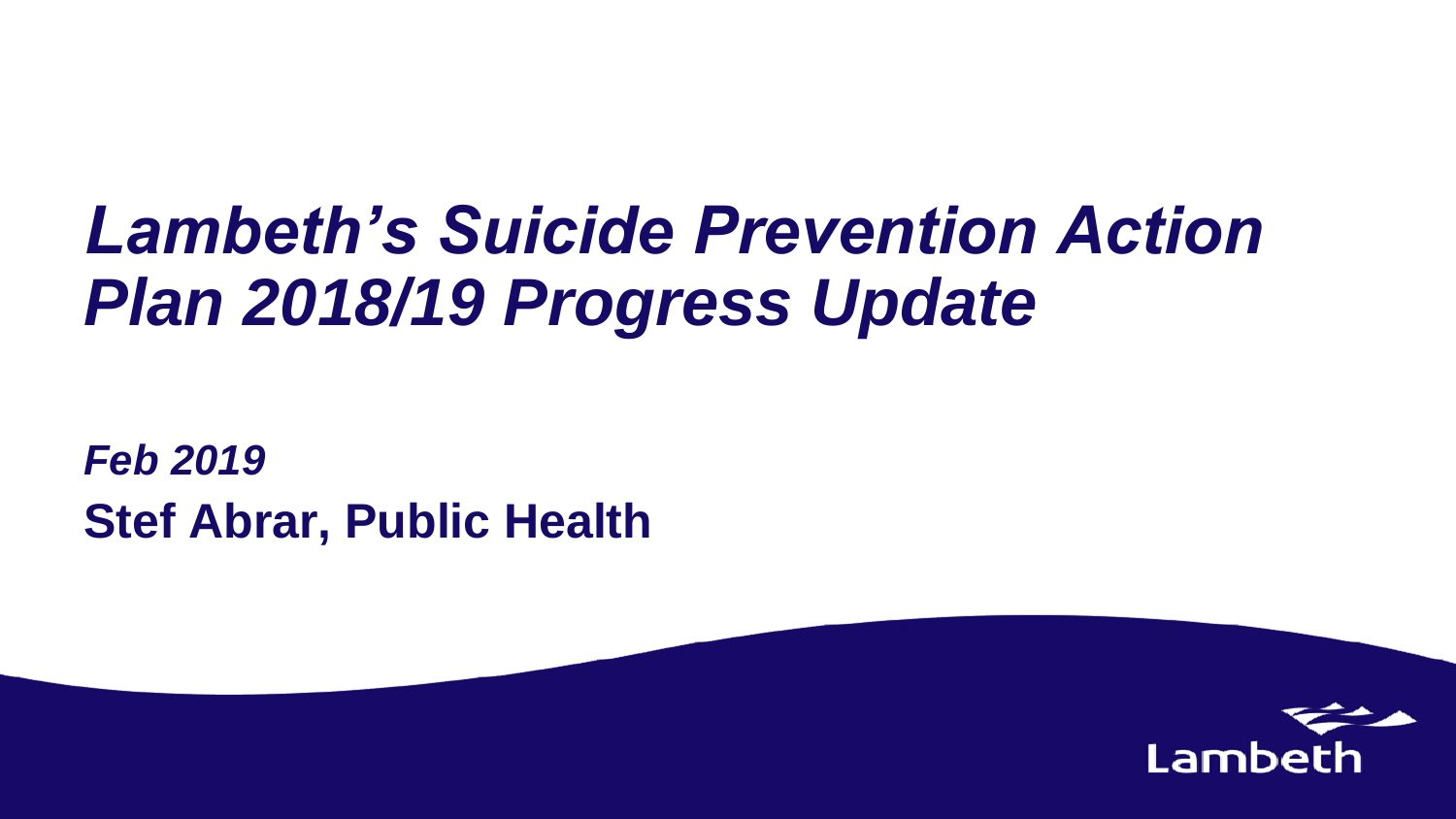### **Lambeth picture**

- On average, 25 people die from suicide in Lambeth each year (2015-17 average)
- Each suicide seriously affects 10 people
- Men are 3 times more likely to die from suicide than women
- Most suicides in Lambeth occur in people aged between 20-50 years.
- For men, the most frequent age band is 30-39 year olds whereas for women, it is 20-29 year olds.
- 59% of suicides in Lambeth occur in residential establishments; majority as a result of hanging, suffocation/strangulation.
- Mostly those who commit suicide are unemployed, students or retired
- Those who self-harm are at increased risk. Highest risk group for self-harm 20 29 year old men;  $10 - 29$  year old girls/women
- Actual suicide rates having been going down in London in recent years, Lambeth is in line with the London rate.
- Note: Nationally 2/3<sup>rd</sup>s of people not in touch with mental health services; 50% who attempt suicide do not seek help.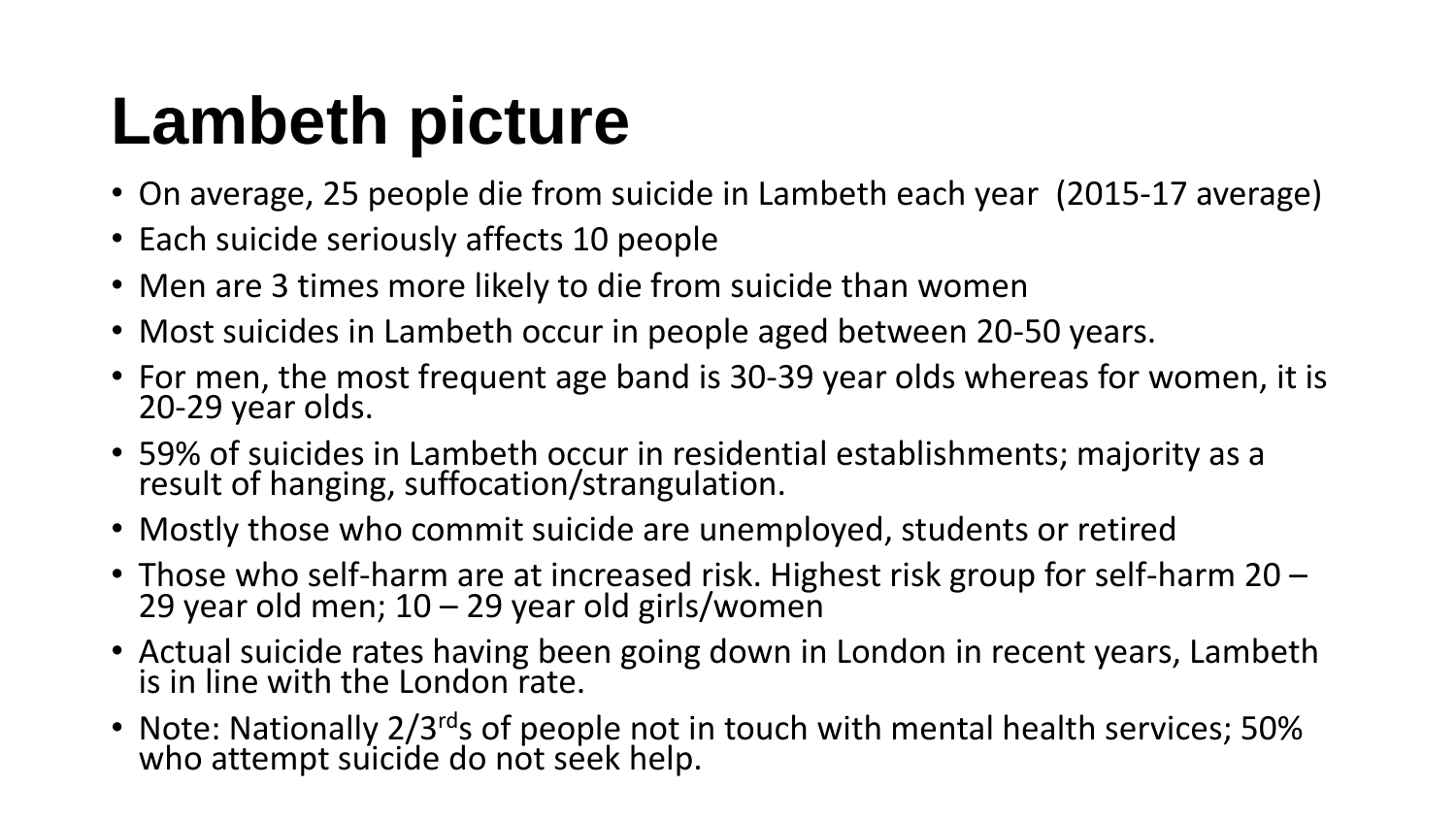### **Lambeth has a higher levels of the following risk factors for suicide**

- Substance misuse (both alcohol and opiates and/or crack cocaine use)
- Severe mental illness
- Contact with the criminal justice system (in children/young people aged 10-18)
- Loneliness (as measured by % of households occupied by a single person)
- Children in care/care-leavers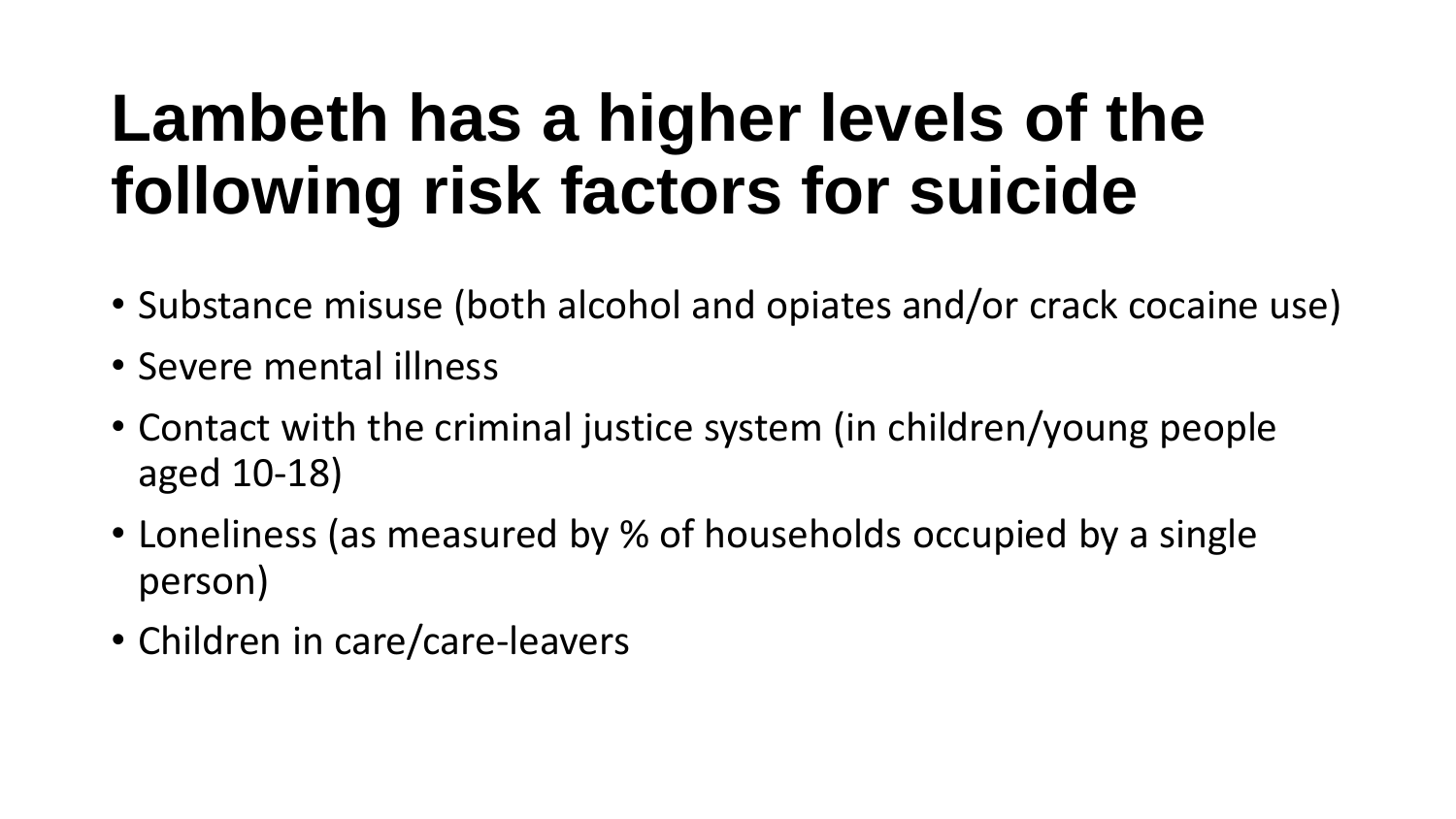# **High risk groups for Lambeth**

- People who are vulnerable due to economic circumstances
- Children and young people
- **People who misuse substances**
- **People in the care of mental health services**
- BME groups, migrants and asylum seekers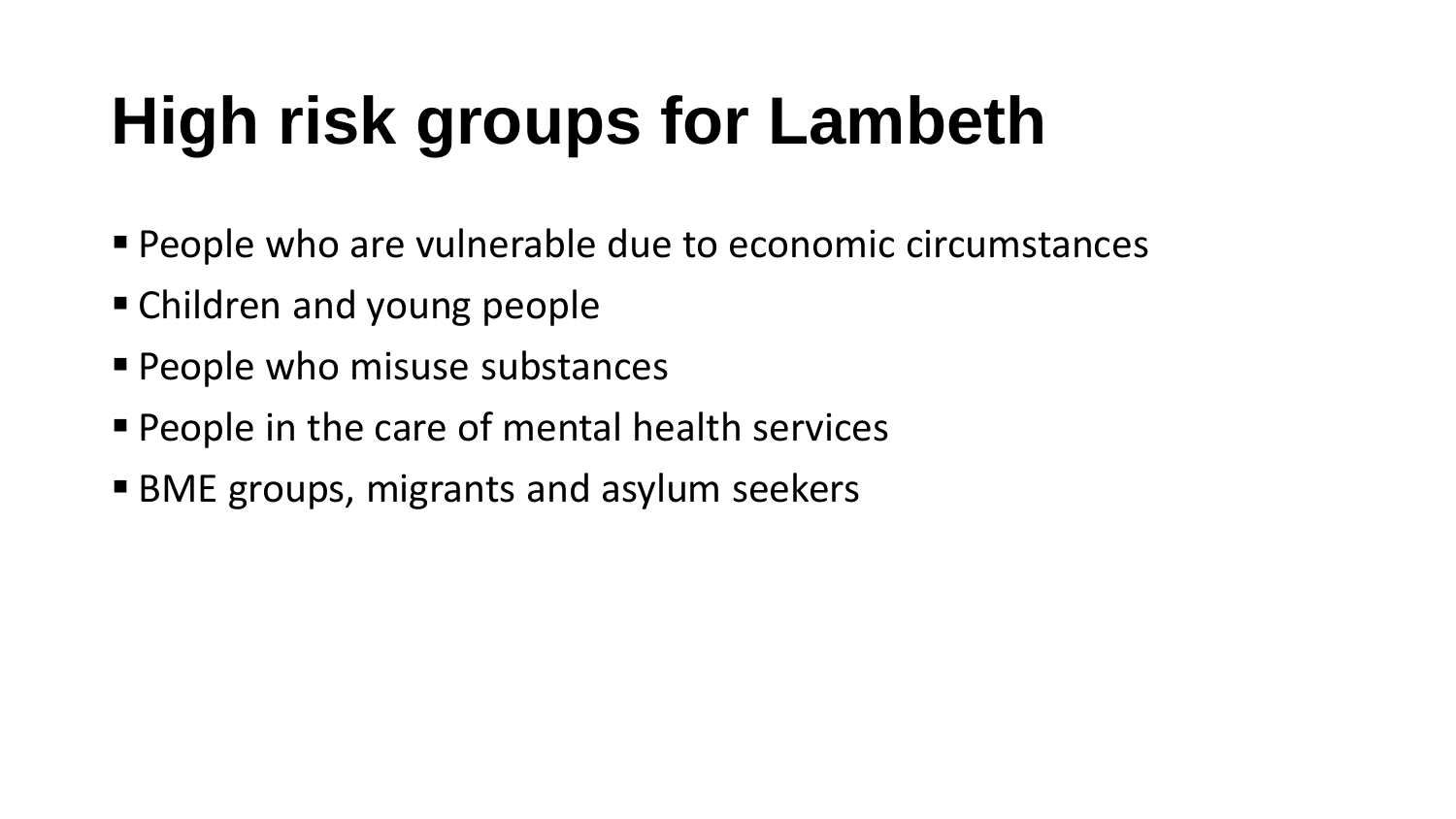### **Global/national context**

- 10% national target for reduction by 2020. This is a global target set by the WHO. Also a sustainable development goal to reduce premature mortality by 2030
- New Minister for suicide & taskforce (10 Oct, 2018)
- Recent audit of all suicide prevention plans for assurance purposes
- Government has provided four years funding for Samaritans helpline
- Government focus on youth:
- - Commitment to mental health support teams to work with schools
- $\blacksquare$  Commitment to making education in mental health part of the curriculum
- **Every Mind Matters PHE mental health awareness campaign (TV, radio &** training) being piloted in the West Midlands for roll out in 2019

<https://www.nhs.uk/oneyou/every-mind-matters/>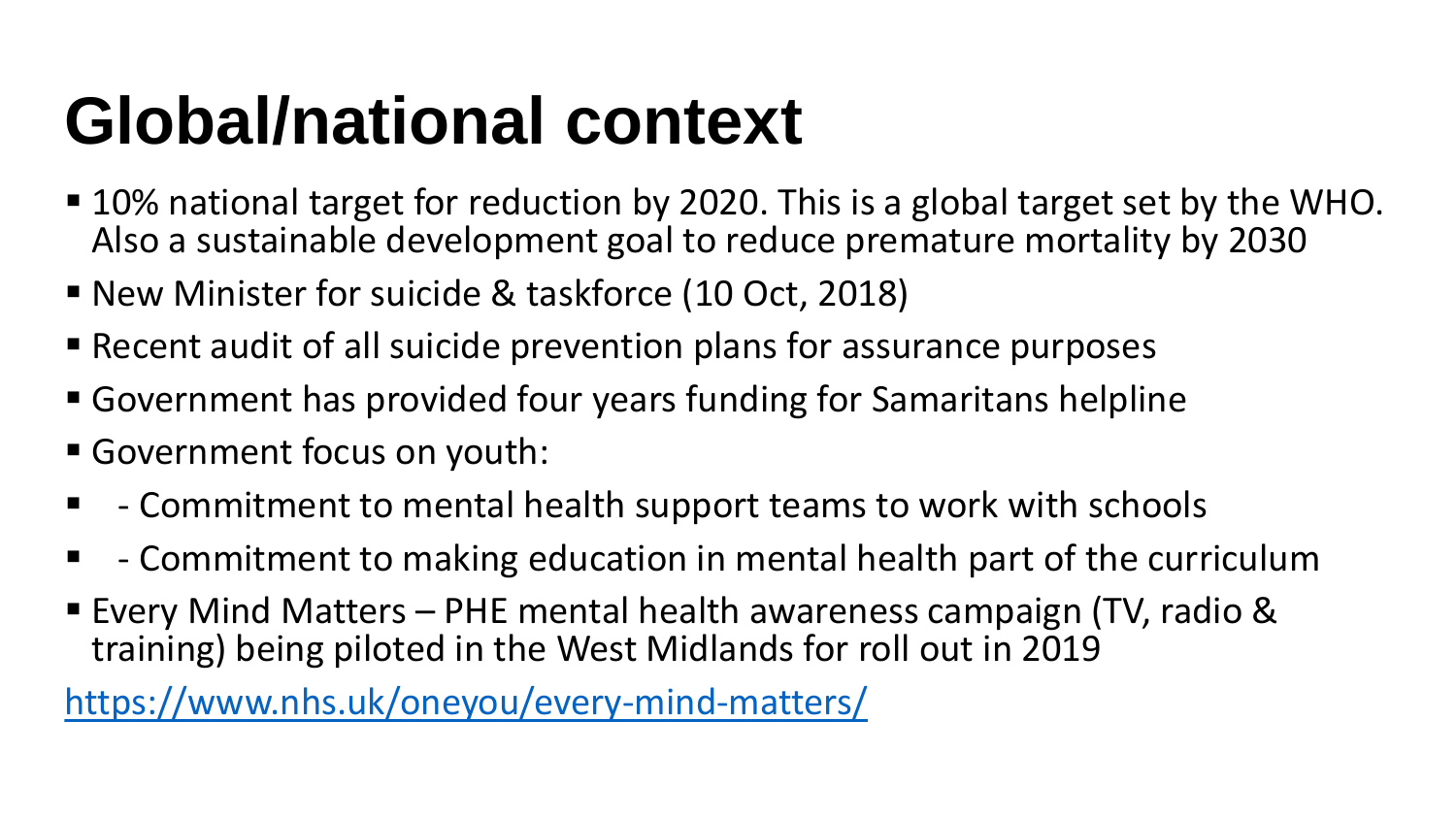### **London suicide prevention – once for London**

- Mayor of London ambition to make the capital 'Zero Suicide' City, (an approach first adopted in Detroit which led to a 75% drop in suicide in first four years).
- Working through Thrive London 'Once for London' model
- Mayor's target to train 250,000 Londoners in Mental Health First Aid
- Cloud based suicide database linked with Coroner data generating alerts
- Multi-systems approach
- Reducing access to Medication as a means
- Education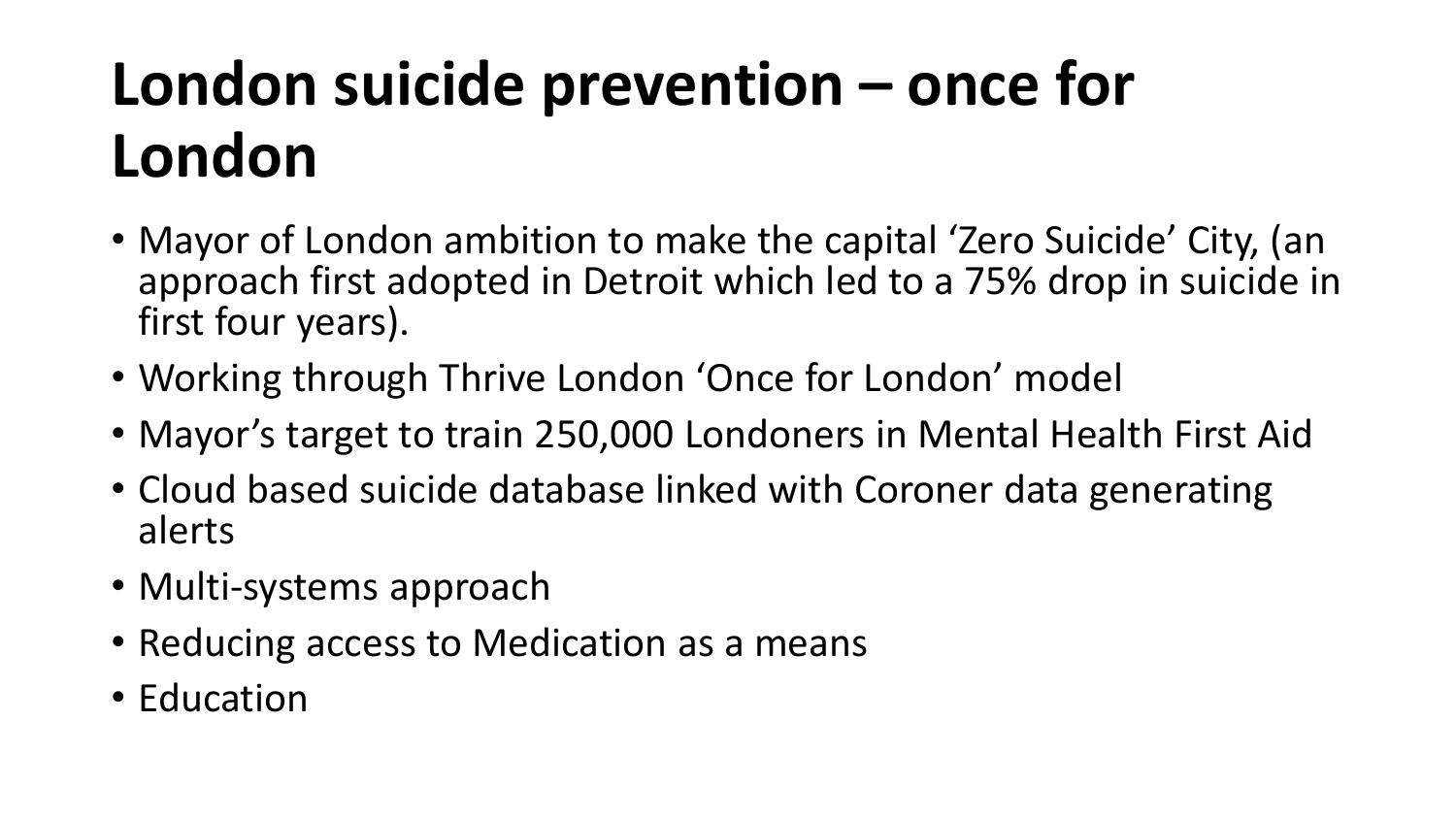### **Lambeth Suicide Prevention strategy governance**

- Lambeth Suicide prevention strategy and 2018/19 action plan agreed June 2018 at the Health and Wellbeing Board with annual update
- Also updates required by the Staying Healthy Board and Lambeth **Collaborative**
- Beginnings of multi-agency steering group established with quarterly reporting on progress, chaired by David Orekoya, Health improvement commissioner
- First meeting 18 September 2018; 15 Jan 2019
- Proposed stakeholder planning meeting **9.30 – 1pm, 21 March. Keynote Speech by Mayor. Venue:** Town Hall **Purpose:** to identify goals/actions for 2019/20
- South East London public mental health group (quarterly)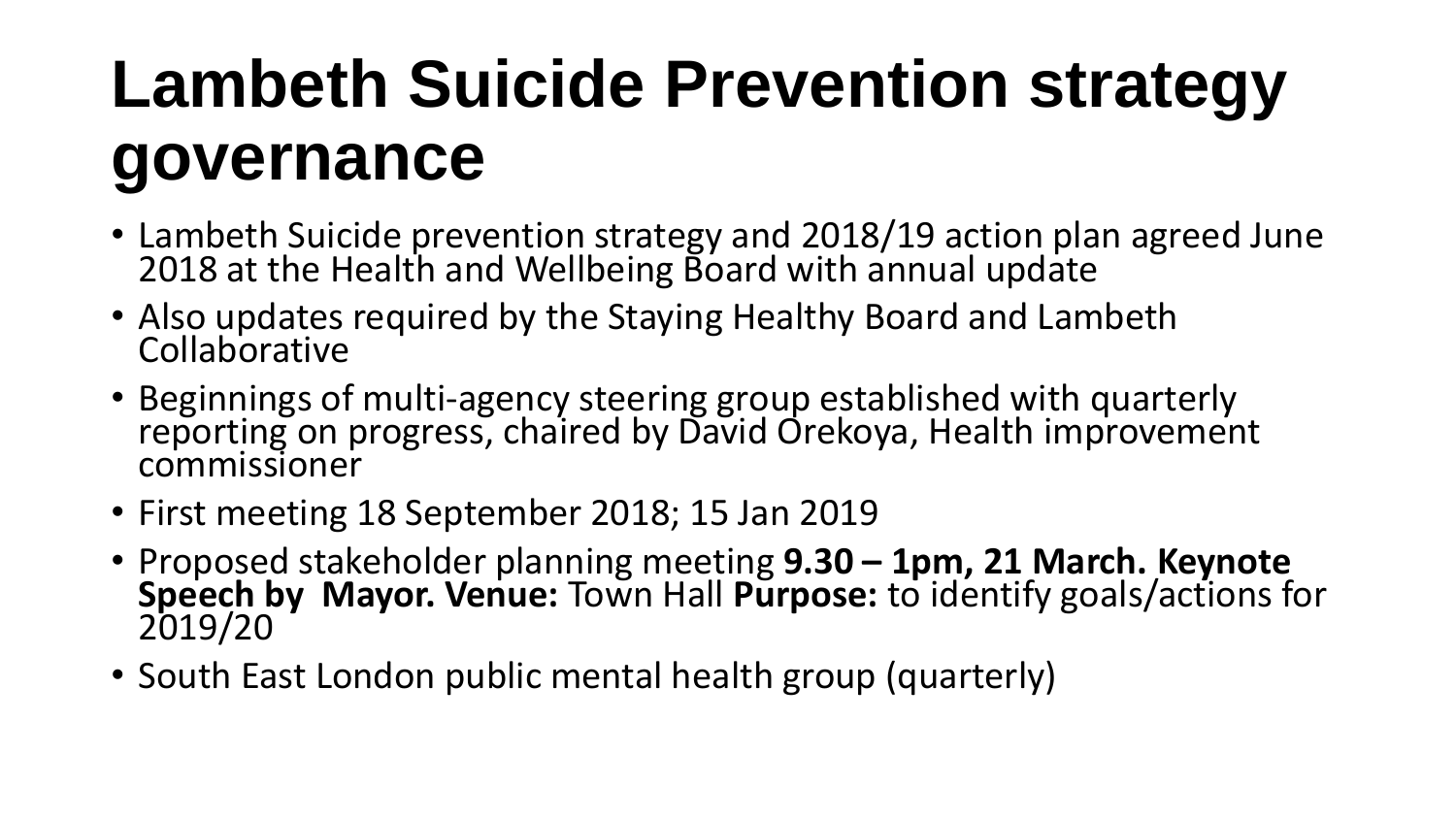### **Action plan priorities & progress 18/19 Reducing the risk of suicide in key high risk groups**  *Current service users/crisis referrals:*

- Sanctuary  $\omega$  Mosaic Club House considering expansion as working at capacity; Solidarity in Crisis - Certitude reporting 1 suicide attempt per month often overdose - frequent suicidal ideation
- Suicide Prevention Training (STORM 2 day course) for front line mental health staff – eg: Living Well Network Hub staff (Nov & Feb)

#### *People with dual diagnosis*

■ Dual diagnosis draft action plan being worked up by Luke Micheson (Jan 2019), Consultant Psychologist to identify how integrated support can be provided in line with NICE good practice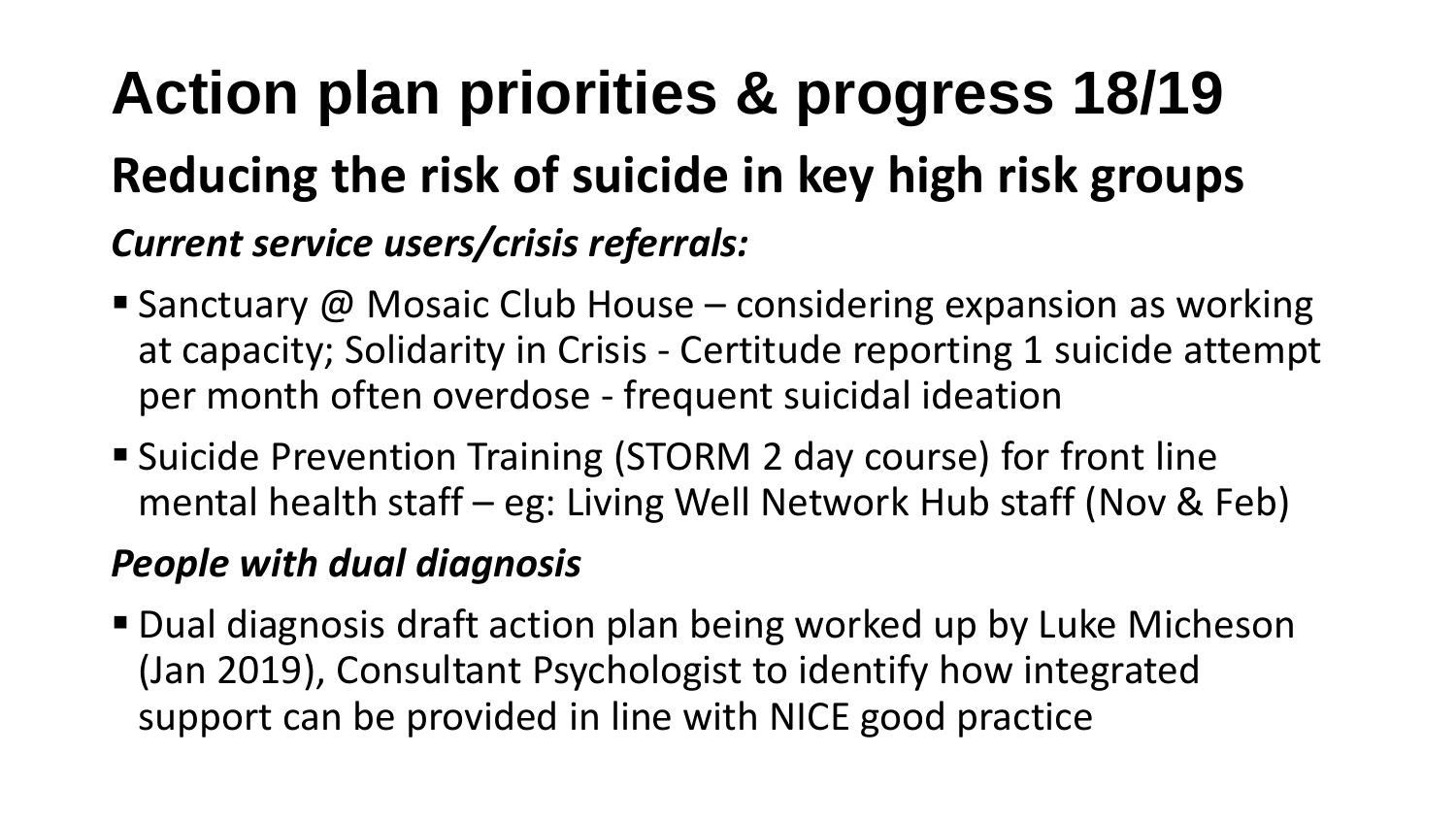### **Tailoring approaches to improve mental health in specific groups**  *Children and Young People*

- Commissioners are working at a South East London level (STP) to ensure a consistent crisis care offer for children and young people in care of mental health services (eg: place of safety, supported discharge with wrap around crisis care service), 24 hour crisis phone line;
- Mental health school support package now includes online support Kooth
- Youth Mental Health First Aid train the trainers programme (small uptake) and SLaM provision of 1 Youth YMFA course per annum
- Papyrus via Thrive London offering suicide prevention training to 30 Lambeth school staff (safety leads) 4pm 12 March 2019, Town Hall
- YOS: Review of current health and CAMHS offer to help prevent suicides in young offenders. Offenders referred to CAMHS can access trauma and resilience training

#### **Adults**

 Mental Health First Aid for community members approx. 4 courses per year (4 x 16 participants) – SLaM MH promotion unit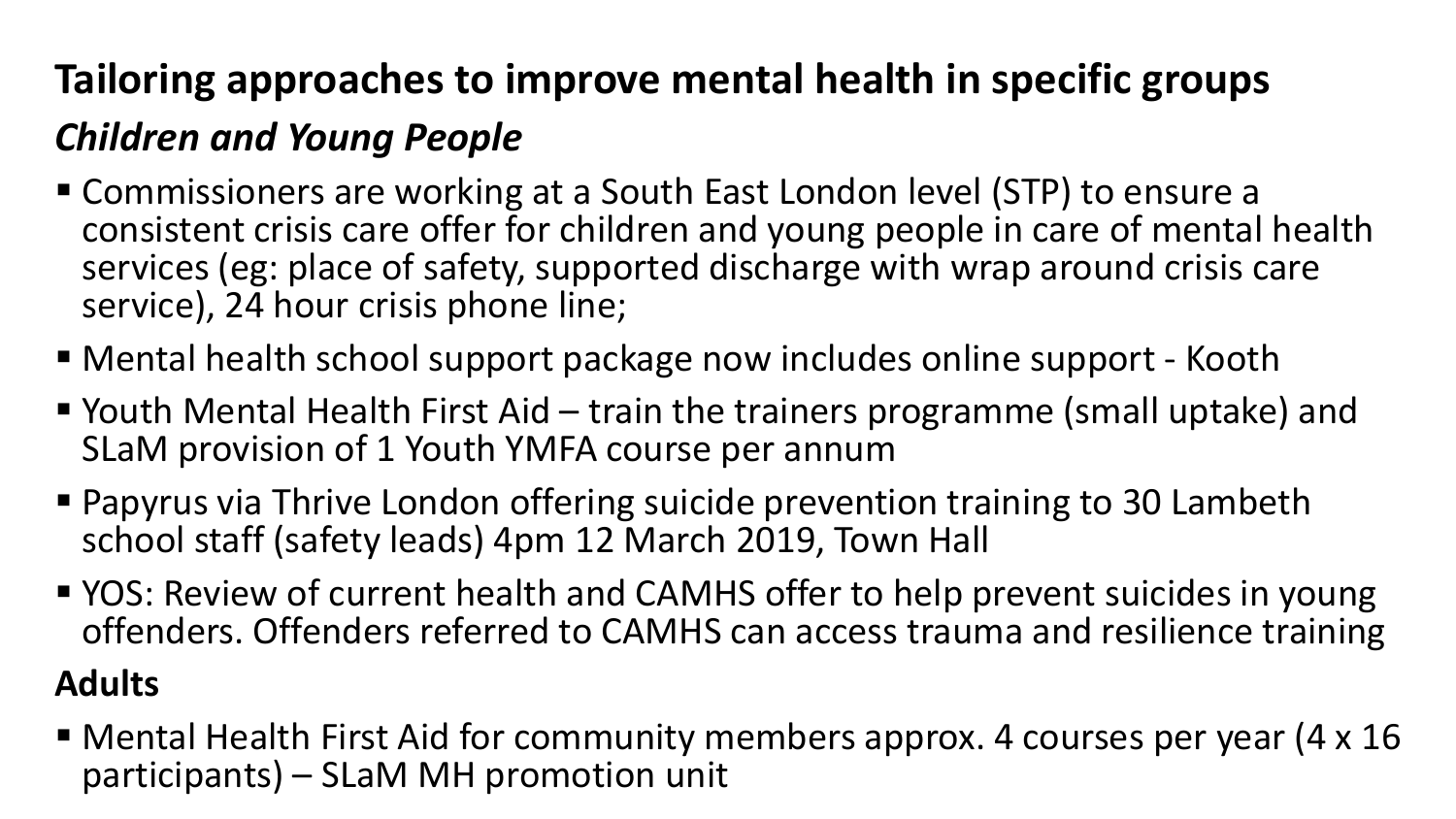#### **Reducing access to means of suicide**

 'Talk to us' Samaritans signage planned at suicide hotspots being led by Westminster public health with TfL

#### **Providing better information and support to those bereaved**

 Working group led by Healthwatch /Public Health devising bereavement resource with input from locally affected people

#### **Supporting the media in delivering sensitive approaches to suicide and suicidal behaviour**

No listed actions for this year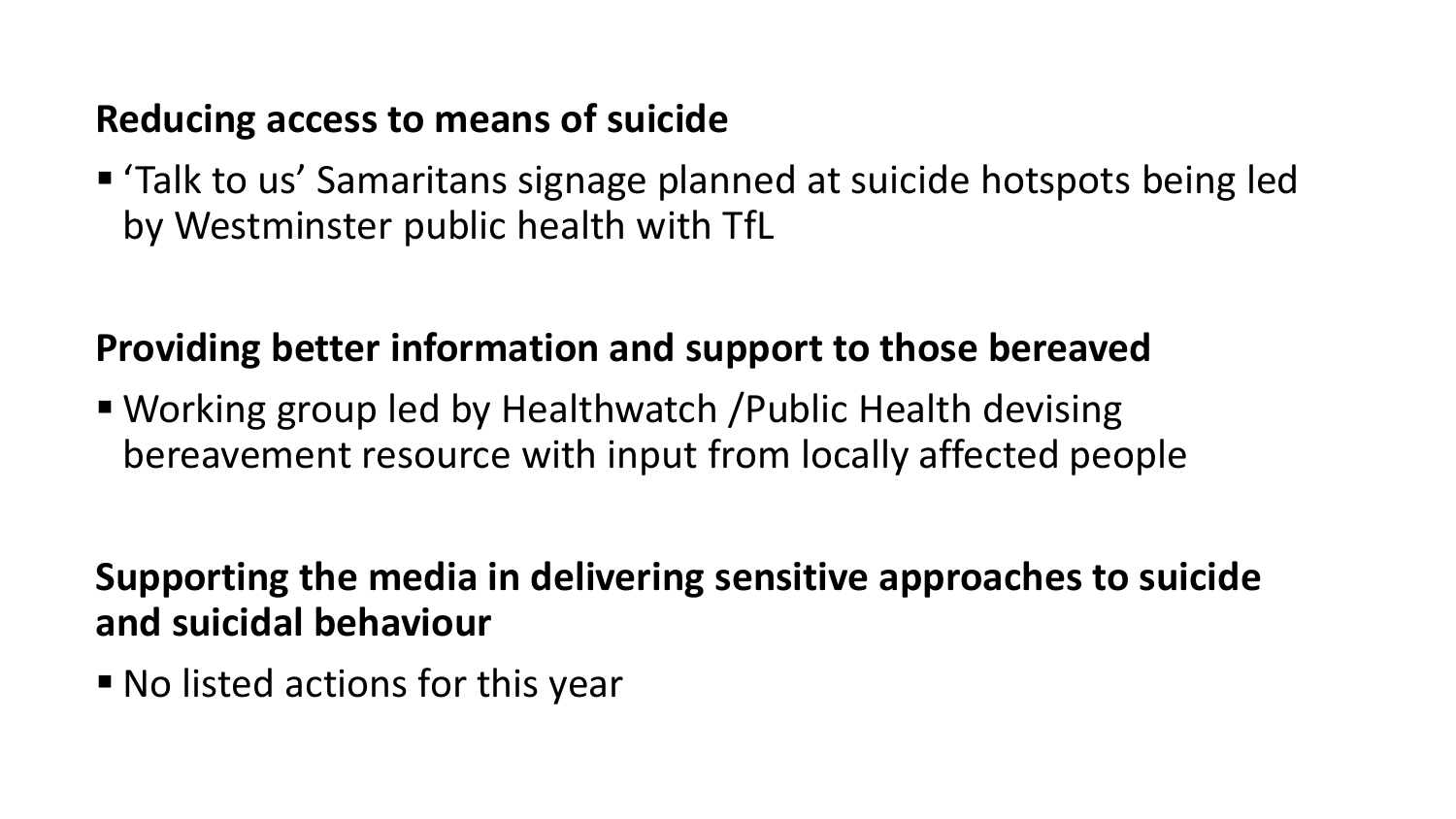#### **Supporting research, data collection and monitoring**

- Thrive London setting up a Cloud based suicide database with built in alerts for local authorities
- **IDENTIFICATION OF Lambeth Bridges as suicide hotspots for non-resident** commuters (Metropolitan Police Marine Unit)
- Self harm mapping 2009 16 with current qualitative research in North Brixton (Kate Polling, IOP Kings College); mapping shows lower hospital admissions for self-harm in inner city Lambeth
- Data offer on suicide ideation etc. from Simon Darnley SLaM (waiting on spec)

#### **Reducing rates of self-harm as a key indicator of suicide risk**

Self-harm case note review of hospital admissions 12 - 26 year olds (75 cases in Lambeth) 2015/16 for Lambeth and Southwark led by Senior registrar Southwark public health and Dr Ros Ramsay, SLaM looking at triggers and outcomes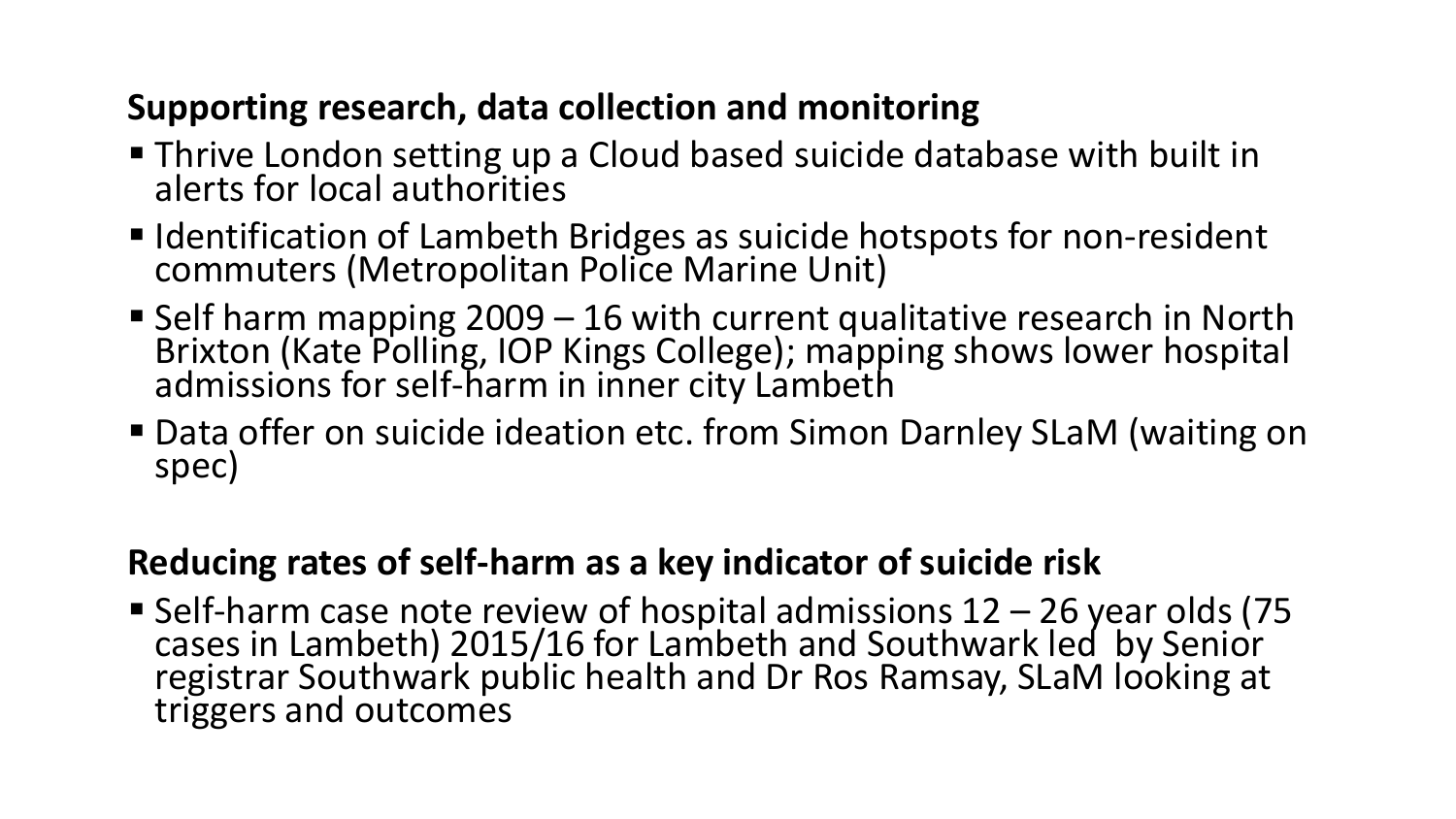### **Training progress:**

- 2019/20: Mental Health Awareness training for 150 council staff in contact with people with mental health issues (eg: customer services, housing, library – including de-escalation techniques)
- **2019/20: 9 x 3 hour suicide prevention training for 2019/20** targeting to include DWP managers
- 2019/20: 4 x 1 day sudden & traumatic death support training (including suicide) for 2019/20 – targeting to be agreed
- 2019/20 1 x suicide prevention training for GPs in protected learning time (date and trainer to be agreed)
- Online training Zero suicide alliance general public and staff
- 2 day STORM training 19/20 (need to identify target group)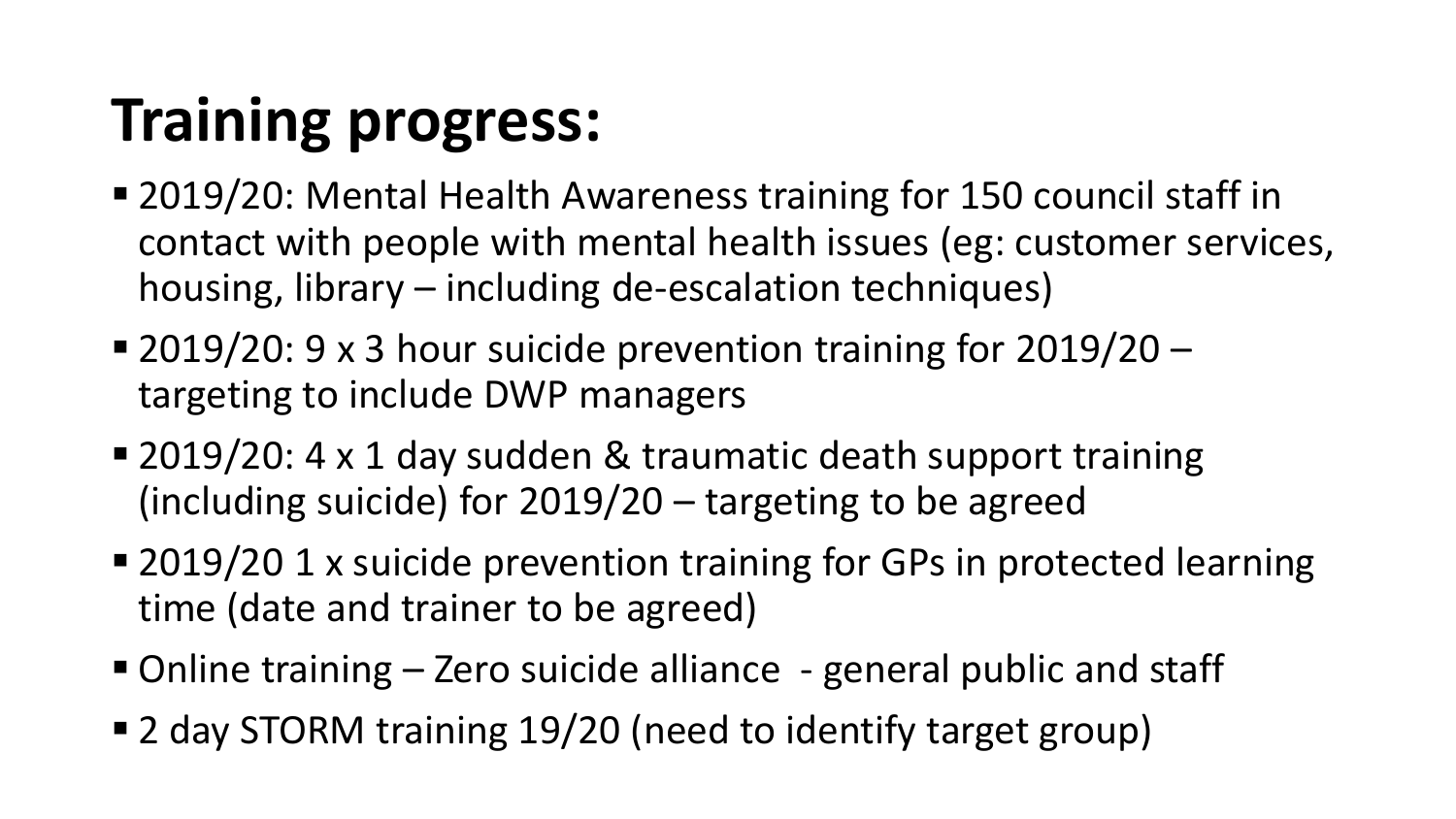## **Lambeth's challenges**

- Until recently, lack of regular steering group meetings, senior steer
- Reducing the risk in men (specific male focused intervention)
- Reducing isolation and loneliness
- Engaging BAME communities
- Engaging young LGBTQ communities peer MH champions being discussed
- Employment opportunities for people with severe mental illness (Barnet good practice)
- A more strategic/tiered approach to suicide prevention training
- A communication/anti-stigma mental health promotion strategy including digital comms (eg :Time to change?)
- Regular real-time suicide audit data
- Pathways to support suicide ideation as opposed to suicide planning; what is the offer for people not in secondary services not assessed as requiring urgent support
- Co-produced plan for 2019/20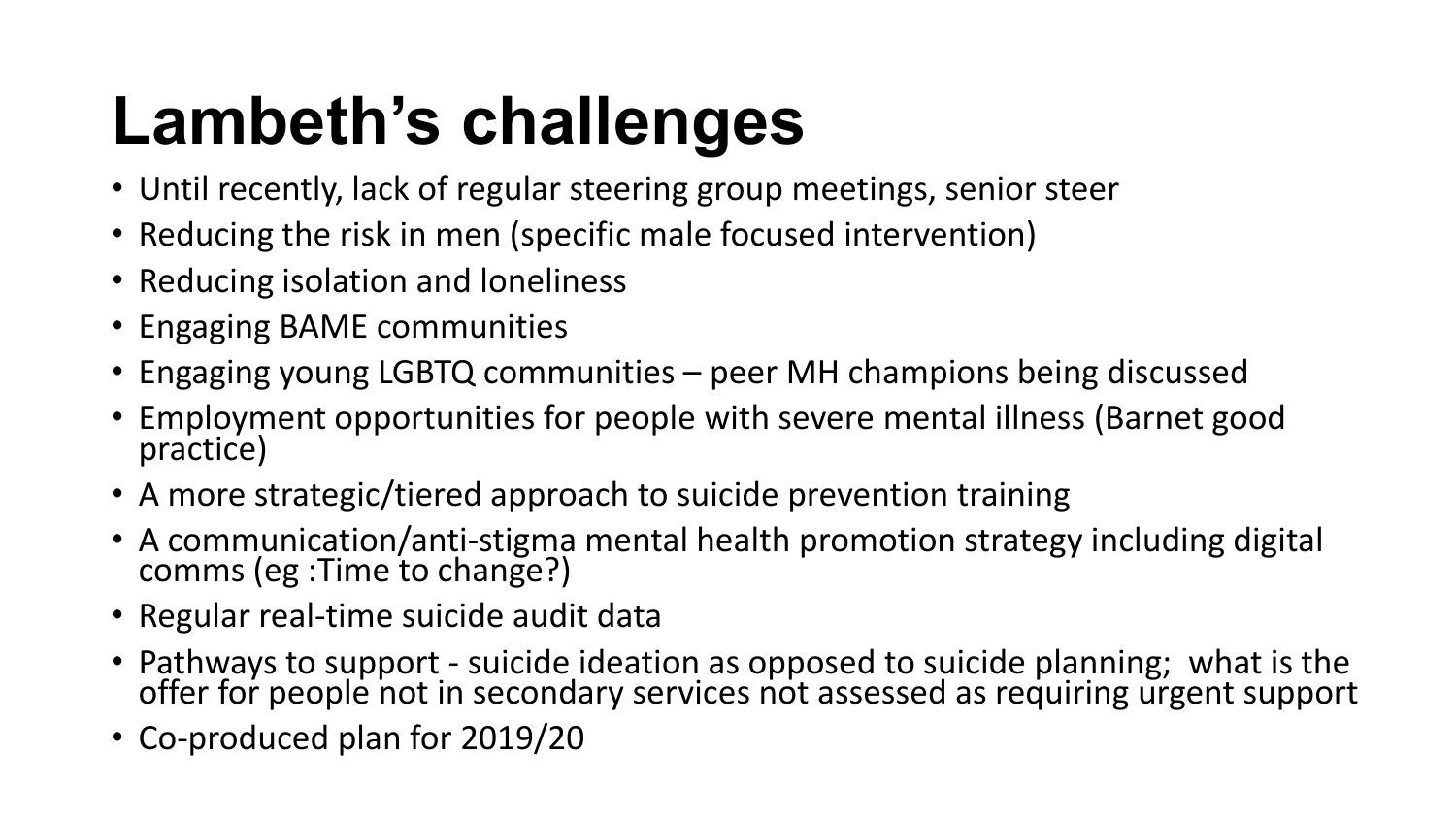### **Good practice: 9 pillars of a model suicide prevention plan**

- 1. Background framework eg: health and wellbeing board priority
- 2. Leadership/governance: champions and working group
- 3. Areas of high frequency, individuals at high risk, reducing access to means and promoting support
- 4. Training
- 5. Intervention and support (eg: pathways to appropriate support high risk, managing distressing thoughts, mental health improvement across communities)
- 6. Suicide bereavement and post-vention
- 7. Evaluation local suicide audit/needs assessment
- 8. Sustainability/capacity building integrate into existing approaches
- 9. Suicide prevention, mental health and wellbeing promotion eg: self-help, selfcare resources & working with Thrive LDN re. engaging campaigns / flag where support is available.